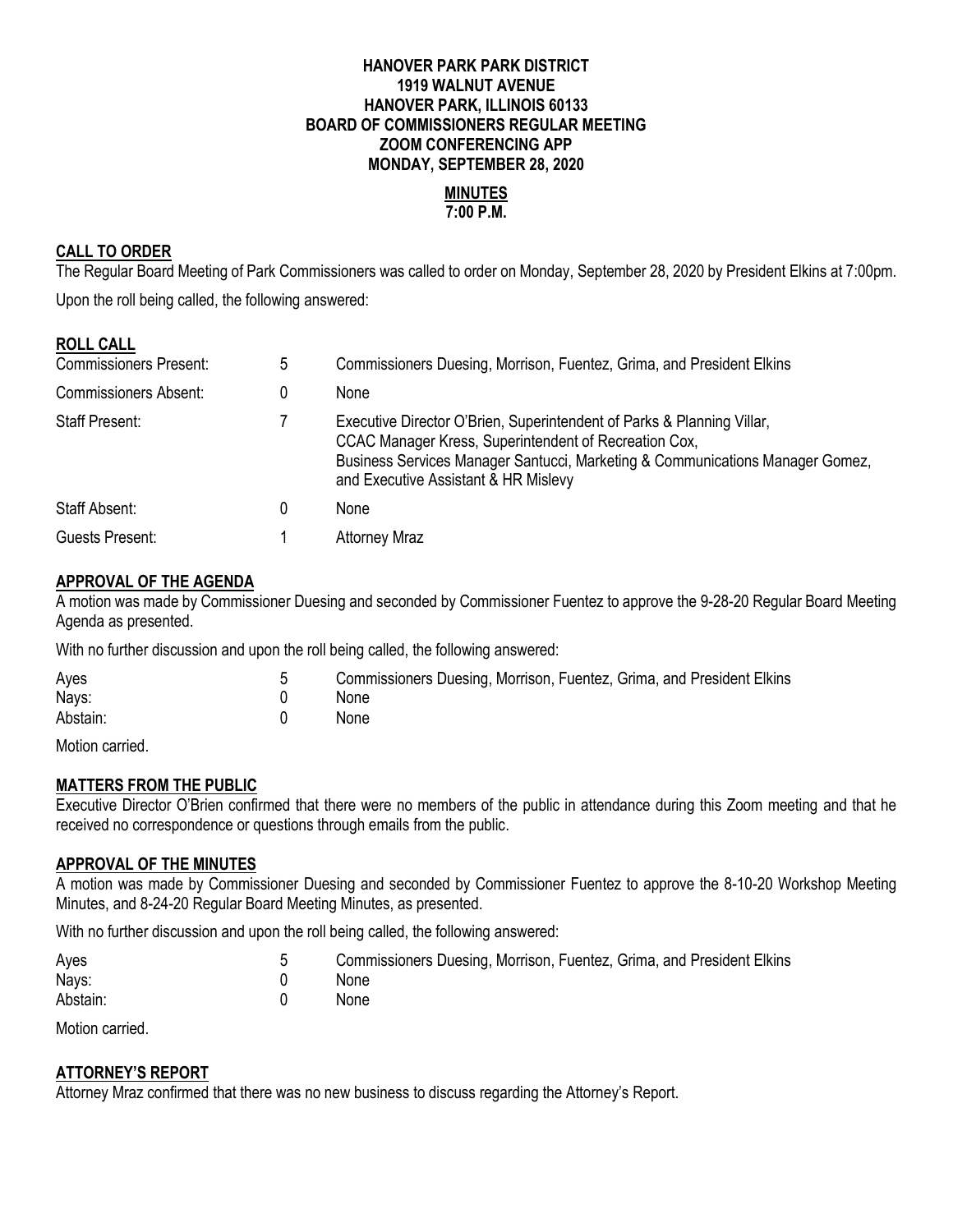#### **TREASURER'S REPORT**

A motion was made by Commissioner Fuentez and seconded by Commissioner Duesing to accept the Treasurer's Report for the month ending August 31, 2020, as presented. President Elkins confirmed the motion and second.

Manager Santucci highlighted that the District received approximately \$504,000 in tax revenue for August. She added that the bank balances are in good standing due to Capitol Fund money, but year -to-date tax revenue is down approximately \$250,000 due to property tax extensions given by Cook and DuPage counties. Manager Santucci noted that there are no changes to the long-term debt schedule.

With no further discussion and upon the roll being called, the following answered:

| Ayes     | Commissioners Duesing, Morrison, Fuentez, Grima, and President Elkins |
|----------|-----------------------------------------------------------------------|
| Nays:    | <b>None</b>                                                           |
| Abstain: | None                                                                  |

Motion carried.

### **COMMITTEE REPORTS**

**A. Finance –** Statement of Cash Receipts and Disbursements (May 1, 2020 through August 31, 2020)

A motion was made by Commissioner Fuentez and seconded by Commissioner Duesing to accept the Statement of Cash Receipts and Disbursements May 1, 2020 through August 31, 2020, as presented. President Elkins confirmed this motion and second for the record.

With no further discussion and upon the roll being called, the following answered:

| Ayes     | Commissioners Duesing, Morrison, Fuentez, Grima, and President Elkins |
|----------|-----------------------------------------------------------------------|
| Nays:    | None                                                                  |
| Abstain: | <b>None</b>                                                           |

Motion carried.

### **WARRANT**

A motion was made by Commissioner Fuentez and seconded by President Elkins to approve Warrant #20-21-05 covering check numbers 80403-80420 from the Payroll Checking Account in the amount of \$114,615.58 and check numbers 62845-62963 from the General Corporate Checking Account in the amount of \$136,020.23 for a Grand Total Warrant in the amount of \$250,635.81

Commissioner Morrison questioned the payment of dues to the Lions Club. Executive Director O'Brien responded that he represents the Hanover Park Park District at the Lions Club meetings. Commissioner Morrison also questioned the payment for the french drain installed near the Sensory Garden and Executive Director O'Brien responded NWSRA would not be reimbursing the Park District for this work, since there was a pre-existing issue with drainage, the Park District will pay in full for work done. Manager Santucci confirmed that the repair expense came out of annual rollover bond funds. Commissioner Fuentez questioned welding expenses. Superintendent Villar responded the funds were for a playground repair and repair to a Bobcat. Commissioner Grima asked about playground repair liability, to which Attorney Mraz explained the process for making these repairs.

With no further discussion and upon the roll being called, the following answered:

| Ayes     | Commissioners Duesing, Morrison, Fuentez, Grima, and President Elkins |
|----------|-----------------------------------------------------------------------|
| Nays:    | <b>None</b>                                                           |
| Abstain: | <b>None</b>                                                           |

Motion carried.

### **NEW BUSINESS**

**A. Resolution #20-21-14 –** A Resolution Approving of the Intergovernmental Agreement for Participation in DuPage County Local Government COVID-19 Reimbursment Program Between the County of DuPage and the Hanover Park Park District

A motion was made by Commissioner Duesing and seconded by Commissioner Fuentez to approve Resolution #20-21-14, A Resolution Approving of the Intergovernmental Agreement for Participation in DuPage County Local Government COVID-19 Reimbursment Program Between the County of DuPage and the Hanover Park Park District as presented..

With no further discussion and upon the roll being called, the following answered:

| Aves     | Commissioners Duesing, Morrison, Fuentez, Grima, and President Elkins |
|----------|-----------------------------------------------------------------------|
| Nays:    | <b>None</b>                                                           |
| Abstain: | <b>None</b>                                                           |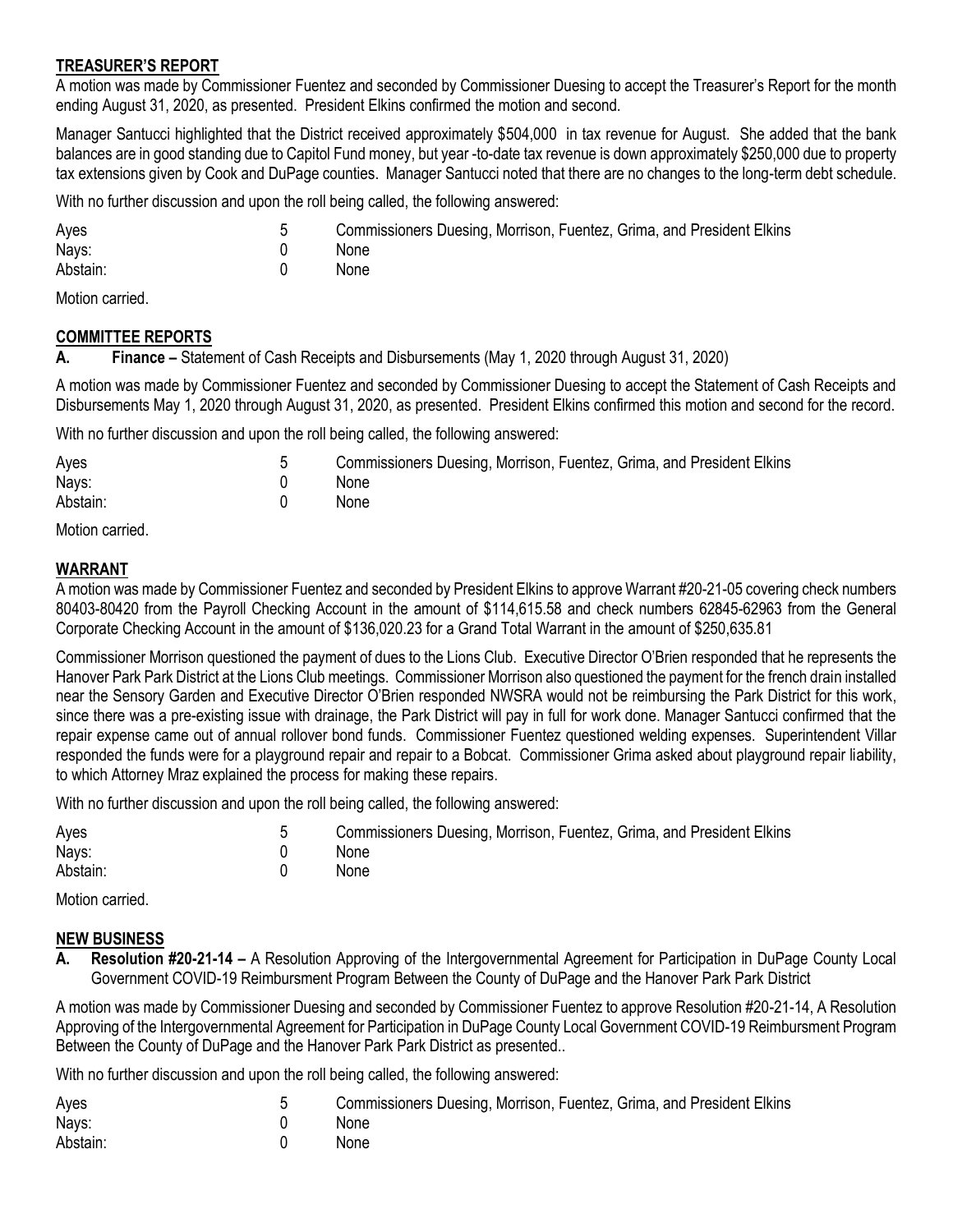Motion carried.

**B. Resolution #20-21-15 –** A Resolution Approving of the Independent Contractor Agreement Between the Hanover Park Park District and GGleagues, Inc.

A motion was made by Commissioner Duesing and seconded by Commissioner Fuentez to approve Resolution #20-21-15, A Resolution Approving of the Independent Contractor Agreement Between the Hanover Park Park District and GGLeagues, Inc. as presented.

Executive Director O'Brien informed the Board he emailed an informational video from GGleagues to Board members and staff which demonstrates what e-sports looks like.

With no further discussion and upon the roll being called, the following answered:

| Ayes     | Commissioners Duesing, Morrison, Fuentez, Grima, and President Elkins |
|----------|-----------------------------------------------------------------------|
| Nays:    | None                                                                  |
| Abstain: | None                                                                  |

Motion carried.

**C. Review Independent Contractor Agreement with Jonathan Arrington for tennis instruction services and motion to approve Resolution #20-21-16 – A Resolution Approving of the Independent Contractor Agreement between the Hanover Park Park District and Jonathan Arrington**

A motion was made by Commissioner Duesing and seconded by President Elkins to approve Resolution #20-21-16 A Resolution Approving of the Independent Contractor Agreement between the Hanover Park Park District and Jonathan Arrington, as presented.

Executive Director O'Brien provided the Board with details on this proposed new tennis instructor and added that Attorney Mraz has approved this contract.

With no further discussion and upon the roll being called, the following answered:

| Ayes     | Commissioners Duesing, Morrison, Fuentez, Grima, and President Elkins |
|----------|-----------------------------------------------------------------------|
| Nays:    | <b>None</b>                                                           |
| Abstain: | <b>None</b>                                                           |

Motion carried.

**D. Review Hanover Park Park District Tennis Dome Wall Repairs Project Agreement and motion to approve Resolution #20-21-17 – A Resolution Approving of the Tennis Dome Wall Repairs Project Agreement Between the Hanover Park Park District and Builders Concrete Services, LLC**

A motion was made by Commissioner Duesing and seconded by Commissioner Grima, to approve Resolution #20-21-17, – A Resolution Approving of the Tennis Dome Wall Repairs Project Agreement Between the Hanover Park Park District and Builders Concrete Services, LLC, as presented.

Executive Director O'Brien informed the Board that Manager Kress and Superintendent Villar were instrumental in finding concrete contractors and Concrete Services was the most cost efficient. Commissioner Grima wanted to know if this group was referred by the Farley Group, and Manager Kress confirmed that they were.

With no further discussion and upon the roll being called, the following answered:

| Ayes     | Commissioners Duesing, Morrison, Fuentez, Grima, and President Elkins |
|----------|-----------------------------------------------------------------------|
| Nays:    | None                                                                  |
| Abstain: | <b>None</b>                                                           |

Motion carried.

### **CORRESPONDANCE**

None

## **OTHER**

President Elkins highlighted the following dates and items:

**A.** Park Board of Commissioners Election Packet Pick-up and Petition Circulation going on now